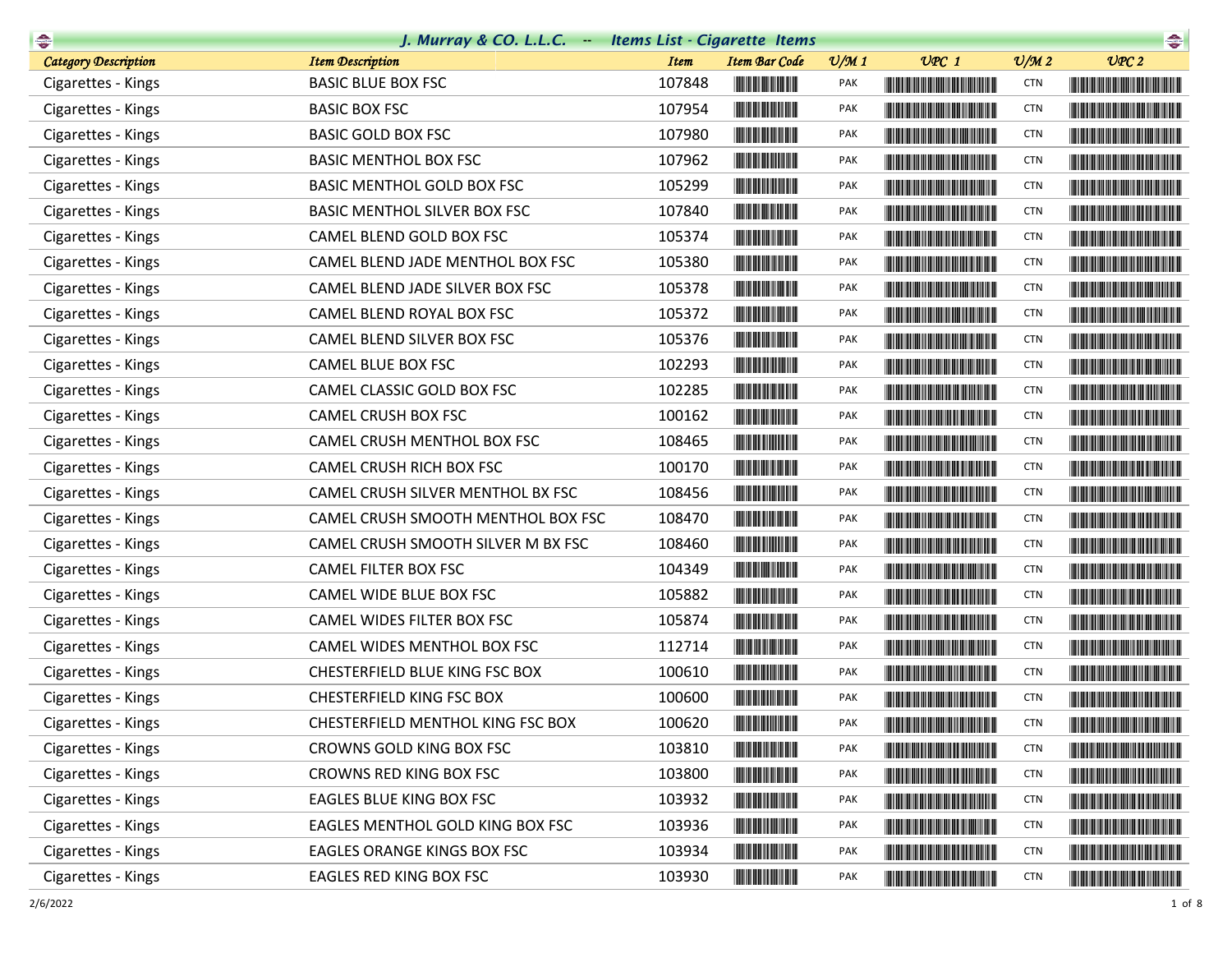| $\rightarrow$               | J. Murray & CO. L.L.C. Items List - Cigarette Items |             |                                                                                                                       |                 |                                                                                                                                                                                                                                      |                 | $\begin{picture}(20,10) \put(0,0){\line(1,0){10}} \put(10,0){\line(1,0){10}} \put(10,0){\line(1,0){10}} \put(10,0){\line(1,0){10}} \put(10,0){\line(1,0){10}} \put(10,0){\line(1,0){10}} \put(10,0){\line(1,0){10}} \put(10,0){\line(1,0){10}} \put(10,0){\line(1,0){10}} \put(10,0){\line(1,0){10}} \put(10,0){\line(1,0){10}} \put(10,0){\line(1$ |
|-----------------------------|-----------------------------------------------------|-------------|-----------------------------------------------------------------------------------------------------------------------|-----------------|--------------------------------------------------------------------------------------------------------------------------------------------------------------------------------------------------------------------------------------|-----------------|-----------------------------------------------------------------------------------------------------------------------------------------------------------------------------------------------------------------------------------------------------------------------------------------------------------------------------------------------------|
| <b>Category Description</b> | <b>Item Description</b>                             | <b>Item</b> | <b>Item Bar Code</b>                                                                                                  | $\frac{v}{M}$ 1 | $UPC$ 1                                                                                                                                                                                                                              | $\frac{v}{M}$ 2 | UPC2                                                                                                                                                                                                                                                                                                                                                |
| Cigarettes - Kings          | FORTUNA BLUE KING BOX FSC                           | 103949      |                                                                                                                       | <b>PAK</b>      | <b>The Common Section</b>                                                                                                                                                                                                            | <b>CTN</b>      |                                                                                                                                                                                                                                                                                                                                                     |
| Cigarettes - Kings          | FORTUNA RED KING BOX FSC                            | 103974      | <u> Herbert Herbert in der Entschaft</u>                                                                              | PAK             |                                                                                                                                                                                                                                      | <b>CTN</b>      |                                                                                                                                                                                                                                                                                                                                                     |
| Cigarettes - Kings          | KOOL BLUE KING BOX FSC                              | 103513      |                                                                                                                       | EA              |                                                                                                                                                                                                                                      | <b>CTN</b>      |                                                                                                                                                                                                                                                                                                                                                     |
| Cigarettes - Kings          | KOOL FILTER FSC                                     | 100440      | <u> Herbert Herbert i Sta</u>                                                                                         | EA              | <b>The Committee of the Committee of the Committee</b>                                                                                                                                                                               | <b>CTN</b>      |                                                                                                                                                                                                                                                                                                                                                     |
| Cigarettes - Kings          | KOOL KING BOX FSC                                   | 100406      | <b>The Committee of the Committee of the Committee</b>                                                                | <b>PAK</b>      |                                                                                                                                                                                                                                      | <b>CTN</b>      |                                                                                                                                                                                                                                                                                                                                                     |
| Cigarettes - Kings          | L & M BLUE BOX FSC                                  | 100505      |                                                                                                                       | PAK             | <u> The Community of the Community of the Community of the Community of the Community of the Community of the Community of the Community of the Community of the Community of the Community of the Community of the Community of</u> | <b>CTN</b>      | <u> Harry Harry Harry Harry Harry Harry Harry Harry Harry Harry Harry Harry Harry Harry Harry Harry Harry Harry Harry Harry Harry Harry Harry Harry Harry Harry Harry Harry Harry Harry Harry Harry Harry Harry Harry Harry Harr</u>                                                                                                                |
| Cigarettes - Kings          | L & M BOX FSC FF                                    | 100495      |                                                                                                                       | PAK             | <u> Harry Harry Harry Harry Harry Harry Harry Harry Harry Harry Harry Harry Harry Harry Harry Harry Harry Harry Harry Harry Harry Harry Harry Harry Harry Harry Harry Harry Harry Harry Harry Harry Harry Harry Harry Harry Harr</u> | <b>CTN</b>      |                                                                                                                                                                                                                                                                                                                                                     |
| Cigarettes - Kings          | L & M MENTHOL BOX FSC                               | 100515      |                                                                                                                       | PAK             | <b>The Common Section</b>                                                                                                                                                                                                            | <b>CTN</b>      |                                                                                                                                                                                                                                                                                                                                                     |
| Cigarettes - Kings          | L & M TURKISH BLEND BOX FSC                         | 100525      |                                                                                                                       | EA              | <u> Harry Harry Harry Harry Harry Harry Harry Harry Harry Harry Harry Harry Harry Harry Harry Harry Harry Harry Harry Harry Harry Harry Harry Harry Harry Harry Harry Harry Harry Harry Harry Harry Harry Harry Harry Harry Harr</u> | <b>CTN</b>      |                                                                                                                                                                                                                                                                                                                                                     |
| Cigarettes - Kings          | LUCKY STRIKE ACTIVATE BLUE BOX FSC                  | 100575      |                                                                                                                       | <b>PAK</b>      |                                                                                                                                                                                                                                      | <b>CTN</b>      |                                                                                                                                                                                                                                                                                                                                                     |
| Cigarettes - Kings          | LUCKY STRIKE ACTIVATE GREEN BX FSC                  | 100580      |                                                                                                                       | PAK             |                                                                                                                                                                                                                                      | <b>CTN</b>      | <b>The Community of the Community</b>                                                                                                                                                                                                                                                                                                               |
| Cigarettes - Kings          | LUCKY STRIKE GOLD BOX FSC                           | 100518      |                                                                                                                       | PAK             | <u> Liberal Maria Maria Maria Maria Maria Maria Maria Maria Maria Maria Maria Maria Maria Maria Maria Maria Maria </u>                                                                                                               | <b>CTN</b>      |                                                                                                                                                                                                                                                                                                                                                     |
| Cigarettes - Kings          | LUCKY STRIKE MENTHOL BOX FSC                        | 100544      |                                                                                                                       | <b>PAK</b>      |                                                                                                                                                                                                                                      | <b>CTN</b>      |                                                                                                                                                                                                                                                                                                                                                     |
| Cigarettes - Kings          | LUCKY STRIKE MENTHOL SILVER BOX FSC                 | 100553      |                                                                                                                       | <b>PAK</b>      |                                                                                                                                                                                                                                      | <b>CTN</b>      |                                                                                                                                                                                                                                                                                                                                                     |
| Cigarettes - Kings          | LUCKY STRIKE RED BOX FSC                            | 100506      |                                                                                                                       | PAK             |                                                                                                                                                                                                                                      | <b>CTN</b>      |                                                                                                                                                                                                                                                                                                                                                     |
| Cigarettes - Kings          | MARLBORO BLEND 27 BOX FSC -1.60 OFF                 | 109390      |                                                                                                                       | PAK             |                                                                                                                                                                                                                                      | <b>CTN</b>      |                                                                                                                                                                                                                                                                                                                                                     |
| Cigarettes - Kings          | MARLBORO BOX FSC-1.60 OFF                           | 101692      | <b>The Committee of the Committee of the Committee</b>                                                                | PAK             | <b>The Committee of the Committee of the Committee</b>                                                                                                                                                                               | <b>CTN</b>      |                                                                                                                                                                                                                                                                                                                                                     |
| Cigarettes - Kings          | MARLBORO EDGE BOX FSC-1.60 OFF                      | 103749      |                                                                                                                       | PAK             |                                                                                                                                                                                                                                      | <b>CTN</b>      |                                                                                                                                                                                                                                                                                                                                                     |
| Cigarettes - Kings          | MARLBORO GOLD BOX FSC -1.60 OFF                     | 101710      |                                                                                                                       | PAK             | <b>The Committee of the Committee of the Committee</b>                                                                                                                                                                               | <b>CTN</b>      |                                                                                                                                                                                                                                                                                                                                                     |
| Cigarettes - Kings          | MARLBORO GOLD LABEL BX FSC-1.60 OFF                 | 105345      |                                                                                                                       | PAK             | <u> Liberal Maria Maria Maria Maria Maria Maria Maria Maria Maria Maria Maria Maria Maria Maria Maria Maria Maria </u>                                                                                                               | <b>CTN</b>      |                                                                                                                                                                                                                                                                                                                                                     |
| Cigarettes - Kings          | MARLBORO MEN SMOOTH ICE BX FSC-1.60                 | 112950      | <b>The Committee of the Committee of the Committee</b>                                                                | PAK             |                                                                                                                                                                                                                                      | <b>CTN</b>      |                                                                                                                                                                                                                                                                                                                                                     |
| Cigarettes - Kings          | MARLBORO MENT BOLD ICE BX FSC-1.60                  | 109395      |                                                                                                                       | PAK             | <u> Harry Harry Harry Harry Harry Harry Harry Harry Harry Harry Harry Harry Harry Harry Harry Harry Harry Harry Harry Harry Harry Harry Harry Harry Harry Harry Harry Harry Harry Harry Harry Harry Harry Harry Harry Harry Harr</u> | <b>CTN</b>      |                                                                                                                                                                                                                                                                                                                                                     |
| Cigarettes - Kings          | MARLBORO MENTHOL BLUE BX FSC-1.60                   | 105297      |                                                                                                                       | <b>PAK</b>      | <u> Liberal Maria de la contrada de la contrada de la contrada de la contrada de la contrada de la con</u>                                                                                                                           | <b>CTN</b>      |                                                                                                                                                                                                                                                                                                                                                     |
| Cigarettes - Kings          | MARLBORO MENTHOL BOX FSC-1.60 OFF                   | 107988      |                                                                                                                       | PAK             | <b>CONTRACTOR</b>                                                                                                                                                                                                                    | <b>CTN</b>      |                                                                                                                                                                                                                                                                                                                                                     |
| Cigarettes - Kings          | MARLBORO MENTHOL GOLD BX FSC-1.60                   | 103880      | <u> Indian American Indian Indian Indian Indian Indian Indian Indian Indian Indian Indian Indian Indian Indian In</u> | PAK             | <b>The Common Section</b>                                                                                                                                                                                                            | <b>CTN</b>      |                                                                                                                                                                                                                                                                                                                                                     |
| Cigarettes - Kings          | MARLBORO MENTHOL ICE BX FSC-1.60                    | 103890      | <b>THE REAL PROPERTY</b>                                                                                              | PAK             |                                                                                                                                                                                                                                      | <b>CTN</b>      |                                                                                                                                                                                                                                                                                                                                                     |
| Cigarettes - Kings          | MARLBORO MENTHOL NXT BX FSC-1.60                    | 105309      | <u> Indian American Indian Indian Indian Indian Indian Indian Indian Indian Indian Indian Indian Indian Indian In</u> | PAK             | <u> Liberal Maria de la contrada de la con</u>                                                                                                                                                                                       | <b>CTN</b>      |                                                                                                                                                                                                                                                                                                                                                     |
| Cigarettes - Kings          | MARLBORO MENTHOL SILVER BX FSC-1.60                 | 103740      | <b>The Committee of the Committee</b>                                                                                 | PAK             |                                                                                                                                                                                                                                      | <b>CTN</b>      | <u> Harry Harry Harry Harry Harry Harry Harry Harry Harry Harry Harry Harry Harry Harry Harry Harry Harry Harry Harry Harry Harry Harry Harry Harry Harry Harry Harry Harry Harry Harry Harry Harry Harry Harry Harry Harry Harr</u>                                                                                                                |
| Cigarettes - Kings          | MARLBORO MENTHOL SLATE BX FSC-1.60                  | 108000      | <u> Herbert Herbert in der Erste </u>                                                                                 | PAK             | <u> Harry Harry Harry Harry Harry Harry Harry Harry Harry Harry Harry Harry Harry Harry Harry Harry Harry Harry Harry Harry Harry Harry Harry Harry Harry Harry Harry Harry Harry Harry Harry Harry Harry Harry Harry Harry Harr</u> | <b>CTN</b>      |                                                                                                                                                                                                                                                                                                                                                     |
| Cigarettes - Kings          | MARLBORO MIDNIGHT MENT BX FSC-1.60                  | 102783      | <u> Herbert Herbert in der Erste der Erste </u>                                                                       | PAK             | <u> Liberal Maria de la contrada de la con</u>                                                                                                                                                                                       | <b>CTN</b>      |                                                                                                                                                                                                                                                                                                                                                     |
| Cigarettes - Kings          | MARLBORO RED LABEL BOX FSC-1.60                     | 105339      |                                                                                                                       | PAK             | <u> Die Berger von Die Berger von Die Berger von Die Berger von Die Berger von Die Berger von Die Berger von Die B</u>                                                                                                               | <b>CTN</b>      |                                                                                                                                                                                                                                                                                                                                                     |
| Cigarettes - Kings          | MARLBORO SILVER BOX FSC-1.60                        | 112061      | <u> III din ka masa sa ka</u>                                                                                         | PAK             |                                                                                                                                                                                                                                      | <b>CTN</b>      |                                                                                                                                                                                                                                                                                                                                                     |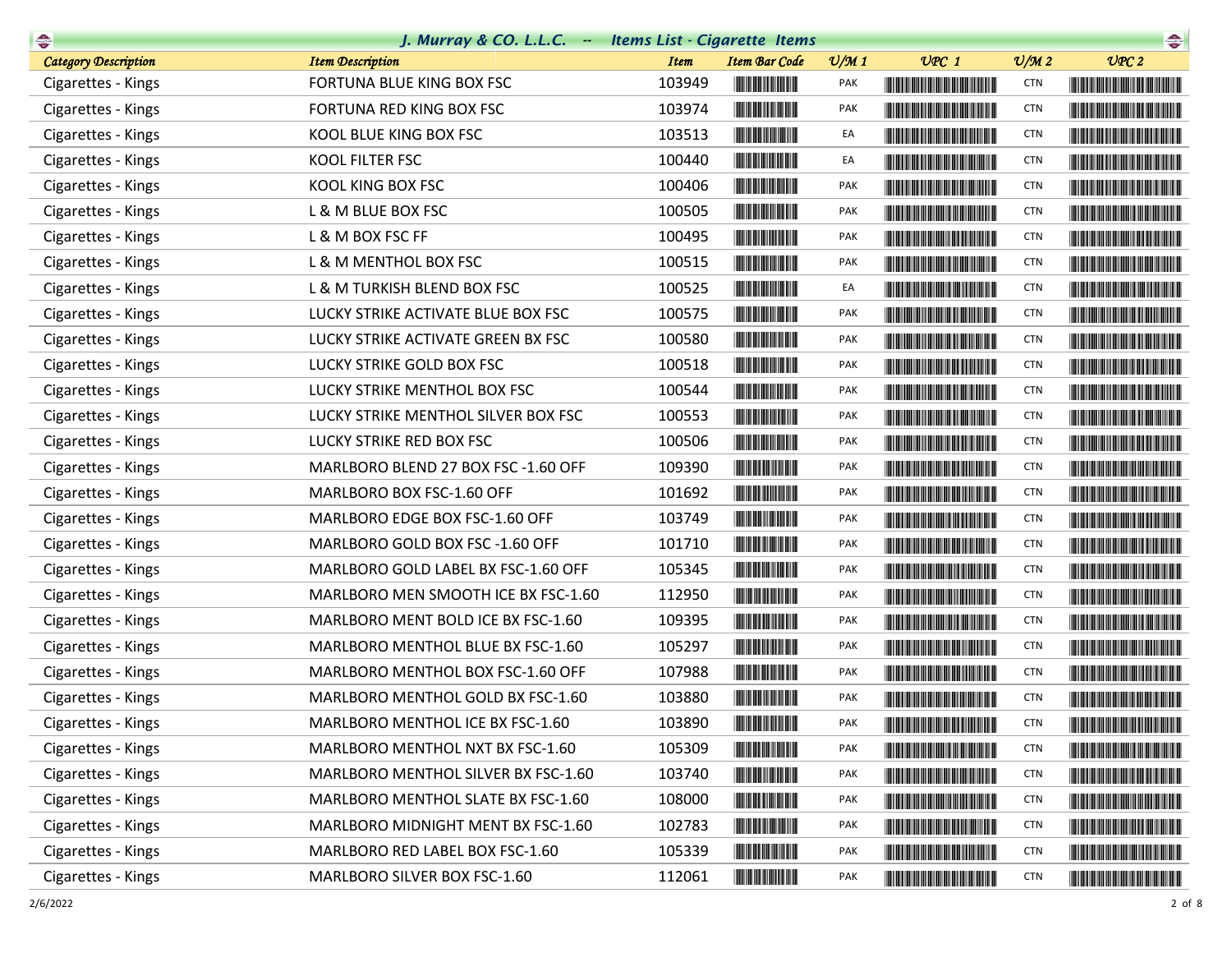| $\begin{picture}(20,10) \put(0,0){\line(1,0){10}} \put(10,0){\line(1,0){10}} \put(10,0){\line(1,0){10}} \put(10,0){\line(1,0){10}} \put(10,0){\line(1,0){10}} \put(10,0){\line(1,0){10}} \put(10,0){\line(1,0){10}} \put(10,0){\line(1,0){10}} \put(10,0){\line(1,0){10}} \put(10,0){\line(1,0){10}} \put(10,0){\line(1,0){10}} \put(10,0){\line(1$ | J. Murray & CO. L.L.C. Items List - Cigarette Items |             |                                                                                                                       |                 |                                                                                                                                                                                                                                      |                 | $\begin{picture}(20,10) \put(0,0){\line(1,0){10}} \put(10,0){\line(1,0){10}} \put(10,0){\line(1,0){10}} \put(10,0){\line(1,0){10}} \put(10,0){\line(1,0){10}} \put(10,0){\line(1,0){10}} \put(10,0){\line(1,0){10}} \put(10,0){\line(1,0){10}} \put(10,0){\line(1,0){10}} \put(10,0){\line(1,0){10}} \put(10,0){\line(1,0){10}} \put(10,0){\line(1$ |
|-----------------------------------------------------------------------------------------------------------------------------------------------------------------------------------------------------------------------------------------------------------------------------------------------------------------------------------------------------|-----------------------------------------------------|-------------|-----------------------------------------------------------------------------------------------------------------------|-----------------|--------------------------------------------------------------------------------------------------------------------------------------------------------------------------------------------------------------------------------------|-----------------|-----------------------------------------------------------------------------------------------------------------------------------------------------------------------------------------------------------------------------------------------------------------------------------------------------------------------------------------------------|
| <b>Category Description</b>                                                                                                                                                                                                                                                                                                                         | <b>Item Description</b>                             | <b>Item</b> | <b>Item Bar Code</b>                                                                                                  | $\frac{v}{M}$ 1 | $UPC$ 1                                                                                                                                                                                                                              | $\frac{v}{M}$ 2 | UPC2                                                                                                                                                                                                                                                                                                                                                |
| Cigarettes - Kings                                                                                                                                                                                                                                                                                                                                  | MARLBORO SMOOTH MENT BX FSC-1.60                    | 112954      |                                                                                                                       | <b>PAK</b>      | <u> Tanzania (Barat III) di Barat III di Barat III di Barat III di Barat III di Barat III di Barat III di Barat II</u>                                                                                                               | <b>CTN</b>      |                                                                                                                                                                                                                                                                                                                                                     |
| Cigarettes - Kings                                                                                                                                                                                                                                                                                                                                  | MARLBORO SOUTHERN CUT BOX FSC-1.60                  | 110927      |                                                                                                                       | <b>PAK</b>      |                                                                                                                                                                                                                                      | <b>CTN</b>      |                                                                                                                                                                                                                                                                                                                                                     |
| Cigarettes - Kings                                                                                                                                                                                                                                                                                                                                  | MARLBORO SP BLD BLACK BOX FSC-1.60                  | 109484      |                                                                                                                       | PAK             |                                                                                                                                                                                                                                      | <b>CTN</b>      |                                                                                                                                                                                                                                                                                                                                                     |
| Cigarettes - Kings                                                                                                                                                                                                                                                                                                                                  | MARLBORO SP BLD MEN BLK BX FSC-1.60                 | 109494      |                                                                                                                       | <b>PAK</b>      | <b>The Committee of the Committee of the Committee</b>                                                                                                                                                                               | <b>CTN</b>      |                                                                                                                                                                                                                                                                                                                                                     |
| Cigarettes - Kings                                                                                                                                                                                                                                                                                                                                  | MARLBORO SP BLEND MENT BX FSC-1.60                  | 109499      |                                                                                                                       | PAK             |                                                                                                                                                                                                                                      | <b>CTN</b>      |                                                                                                                                                                                                                                                                                                                                                     |
| Cigarettes - Kings                                                                                                                                                                                                                                                                                                                                  | MARLBORO SP SELECT GOLD BX FSC-1.60                 | 109459      | <u> Herbert Herbert in der Entschaft</u>                                                                              | <b>PAK</b>      | <u> The Community of the Community of the Community of the Community of the Community of the Community of the Community of the Community of the Community of the Community of the Community of the Community of the Community of</u> | <b>CTN</b>      |                                                                                                                                                                                                                                                                                                                                                     |
| Cigarettes - Kings                                                                                                                                                                                                                                                                                                                                  | MARLBORO SP SELECT RED BX FSC-1.60                  | 109469      |                                                                                                                       | PAK             |                                                                                                                                                                                                                                      | <b>CTN</b>      |                                                                                                                                                                                                                                                                                                                                                     |
| Cigarettes - Kings                                                                                                                                                                                                                                                                                                                                  | MARLBORO 83'S BOX FSC-1.60                          | 113839      |                                                                                                                       | EA              | <u> The Community of the Community of the Community of the Community of the Community of the Community of the Community of the Community of the Community of the Community of the Community of the Community of the Community of</u> | <b>CTN</b>      |                                                                                                                                                                                                                                                                                                                                                     |
| Cigarettes - Kings                                                                                                                                                                                                                                                                                                                                  | MAVERICK GOLD KING BOX FSC                          | 110744      |                                                                                                                       | EA              | <b>The Community of the Community</b>                                                                                                                                                                                                | <b>CTN</b>      | <b>The Committee of the Committee of the Committee of the Committee of the Committee</b>                                                                                                                                                                                                                                                            |
| Cigarettes - Kings                                                                                                                                                                                                                                                                                                                                  | <b>MAVERICK KING BOX FSC</b>                        | 110644      | <u> Herbert Herbert in der Entschaft</u>                                                                              | PAK             | <b>The Committee of the Committee of the Committee</b>                                                                                                                                                                               | <b>CTN</b>      |                                                                                                                                                                                                                                                                                                                                                     |
| Cigarettes - Kings                                                                                                                                                                                                                                                                                                                                  | MAVERICK MENTHOL BOX FSC                            | 110678      |                                                                                                                       | EA              | <b>The Community of the Community</b>                                                                                                                                                                                                | <b>CTN</b>      |                                                                                                                                                                                                                                                                                                                                                     |
| Cigarettes - Kings                                                                                                                                                                                                                                                                                                                                  | MONARCH CLASSIC MENTHOL GOLD FSC                    | 106179      | <b>The Committee of the Committee of the Committee</b>                                                                | <b>PAK</b>      |                                                                                                                                                                                                                                      | <b>CTN</b>      |                                                                                                                                                                                                                                                                                                                                                     |
| Cigarettes - Kings                                                                                                                                                                                                                                                                                                                                  | MONTCLAIR BLACK BOX FSC                             | 104394      | <u> Herbert Herbert in der Erste </u>                                                                                 | <b>PAK</b>      |                                                                                                                                                                                                                                      | <b>CTN</b>      |                                                                                                                                                                                                                                                                                                                                                     |
| Cigarettes - Kings                                                                                                                                                                                                                                                                                                                                  | MONTCLAIR BLUE BOX FSC                              | 104395      | <u> III de la provincia de la provincia de la provincia de la provincia de la provincia de la provincia de la pro</u> | PAK             | <b>The Committee of the Committee of the Committee</b>                                                                                                                                                                               | <b>CTN</b>      |                                                                                                                                                                                                                                                                                                                                                     |
| Cigarettes - Kings                                                                                                                                                                                                                                                                                                                                  | MONTCLAIR DARK MENTHOL BOX FSC                      | 104400      |                                                                                                                       | PAK             |                                                                                                                                                                                                                                      | <b>CTN</b>      | <u> Harry Harry Harry Harry Harry Harry Harry Harry Harry Harry Harry Harry Harry Harry Harry Harry Harry Harry Harry Harry Harry Harry Harry Harry Harry Harry Harry Harry Harry Harry Harry Harry Harry Harry Harry Harry Harr</u>                                                                                                                |
| Cigarettes - Kings                                                                                                                                                                                                                                                                                                                                  | MONTEGO BLUE BOX FSC                                | 104210      |                                                                                                                       | PAK             |                                                                                                                                                                                                                                      | <b>CTN</b>      |                                                                                                                                                                                                                                                                                                                                                     |
| Cigarettes - Kings                                                                                                                                                                                                                                                                                                                                  | MONTEGO MENTHOL GOLD BOX FSC                        | 104230      | <u> Herbert Herbert in der Entschaft</u>                                                                              | PAK             |                                                                                                                                                                                                                                      | <b>CTN</b>      |                                                                                                                                                                                                                                                                                                                                                     |
| Cigarettes - Kings                                                                                                                                                                                                                                                                                                                                  | MONTEGO MENTHOL GOLD 100 BOX FSC                    | 104235      | <u> Herbert Herbert in der Entschaft</u>                                                                              | PAK             | <b>The Committee of the Committee of the Committee</b>                                                                                                                                                                               | <b>CTN</b>      |                                                                                                                                                                                                                                                                                                                                                     |
| Cigarettes - Kings                                                                                                                                                                                                                                                                                                                                  | MONTEGO MENTHOL SILVER BOX FSC                      | 104240      |                                                                                                                       | PAK             |                                                                                                                                                                                                                                      | <b>CTN</b>      |                                                                                                                                                                                                                                                                                                                                                     |
| Cigarettes - Kings                                                                                                                                                                                                                                                                                                                                  | MONTEGO RED BOX FSC                                 | 104200      |                                                                                                                       | PAK             | <b>The Committee of the Committee of the Committee of the Committee</b>                                                                                                                                                              | <b>CTN</b>      | <b>The Common Section</b>                                                                                                                                                                                                                                                                                                                           |
| Cigarettes - Kings                                                                                                                                                                                                                                                                                                                                  | NAT AMER SPIRIT BLUE 85 BOX FSC                     | 113811      | <u> Herbert Herbert in der Erste der Erste </u>                                                                       | PAK             |                                                                                                                                                                                                                                      | <b>CTN</b>      |                                                                                                                                                                                                                                                                                                                                                     |
| Cigarettes - Kings                                                                                                                                                                                                                                                                                                                                  | NAT AMER SPIRIT DK MENTHOL BOX FSC                  | 113621      |                                                                                                                       | PAK             |                                                                                                                                                                                                                                      | <b>CTN</b>      | <u> The Common School and The Common School and The Common School and The Common School and The Common School and</u>                                                                                                                                                                                                                               |
| Cigarettes - Kings                                                                                                                                                                                                                                                                                                                                  | NAT AMER SPIRIT HUNTER BOX FSC                      | 113830      |                                                                                                                       | <b>PAK</b>      |                                                                                                                                                                                                                                      | <b>CTN</b>      |                                                                                                                                                                                                                                                                                                                                                     |
| Cigarettes - Kings                                                                                                                                                                                                                                                                                                                                  | NAT AMER SPIRIT MELLOW GREEN BX FSC                 | 113613      |                                                                                                                       | PAK             |                                                                                                                                                                                                                                      | <b>CTN</b>      |                                                                                                                                                                                                                                                                                                                                                     |
| Cigarettes - Kings                                                                                                                                                                                                                                                                                                                                  | NAT AMER SPIRIT MELLOW ORANGE BXFSC                 | 113803      | <u> III de la contrada de la con</u>                                                                                  | PAK             |                                                                                                                                                                                                                                      | <b>CTN</b>      |                                                                                                                                                                                                                                                                                                                                                     |
| Cigarettes - Kings                                                                                                                                                                                                                                                                                                                                  | NAT AMER SPIRIT MELLOW YELLOW BXFSC                 | 113795      |                                                                                                                       | PAK             |                                                                                                                                                                                                                                      | <b>CTN</b>      |                                                                                                                                                                                                                                                                                                                                                     |
| Cigarettes - Kings                                                                                                                                                                                                                                                                                                                                  | NAT AMER SPIRIT ORGANIC GOLD BX FSC                 | 113649      |                                                                                                                       | PAK             |                                                                                                                                                                                                                                      | <b>CTN</b>      |                                                                                                                                                                                                                                                                                                                                                     |
| Cigarettes - Kings                                                                                                                                                                                                                                                                                                                                  | NAT AMER SPIRIT PERIQUE BLACK BXFSC                 | 113647      | <u> Herman Maria San Barat </u>                                                                                       | EA              |                                                                                                                                                                                                                                      | <b>CTN</b>      | <u> Harry Harry Harry Harry Harry Harry Harry Harry Harry Harry Harry Harry Harry Harry Harry Harry Harry Harry Harry Harry Harry Harry Harry Harry Harry Harry Harry Harry Harry Harry Harry Harry Harry Harry Harry Harry Harr</u>                                                                                                                |
| Cigarettes - Kings                                                                                                                                                                                                                                                                                                                                  | NAT AMER SPIRIT SKY KING BOX FSC                    | 113657      | <u> III de anomano de la pro</u>                                                                                      | EA              | <u> Harry Harry Harry Harry Harry Harry Harry Harry Harry Harry Harry Harry Harry Harry Harry Harry Harry Harry H</u>                                                                                                                | <b>CTN</b>      |                                                                                                                                                                                                                                                                                                                                                     |
| Cigarettes - Kings                                                                                                                                                                                                                                                                                                                                  | NAT AMER SPIRIT TURQUOISE FSC BOX                   | 113639      |                                                                                                                       | PAK             |                                                                                                                                                                                                                                      | <b>CTN</b>      |                                                                                                                                                                                                                                                                                                                                                     |
| Cigarettes - Kings                                                                                                                                                                                                                                                                                                                                  | NEWPORT BOOST BOX FSC                               | 104890      | <u> Herbert Herbert in der Erste </u>                                                                                 | PAK             |                                                                                                                                                                                                                                      | CTN             |                                                                                                                                                                                                                                                                                                                                                     |
| Cigarettes - Kings                                                                                                                                                                                                                                                                                                                                  | NEWPORT BOOST GOLD BOX FSC                          | 104895      |                                                                                                                       | PAK             | <u> Timba ka kasa sa mga kasang ng mga kasang ng mga kasang ng mga kasang ng mga kasang ng mga kasang ng mga kasang ng mga kasang ng mga kasang ng mga kasang ng mga kasang ng mga kasang ng mga kasang ng mga kasang ng mga kas</u> | CTN             | <u> Harry Harry Harry Harry Harry Harry Harry Harry Harry Harry Harry Harry Harry Harry Harry Harry Harry Harry Harry Harry Harry Harry Harry Harry Harry Harry Harry Harry Harry Harry Harry Harry Harry Harry Harry Harry Harr</u>                                                                                                                |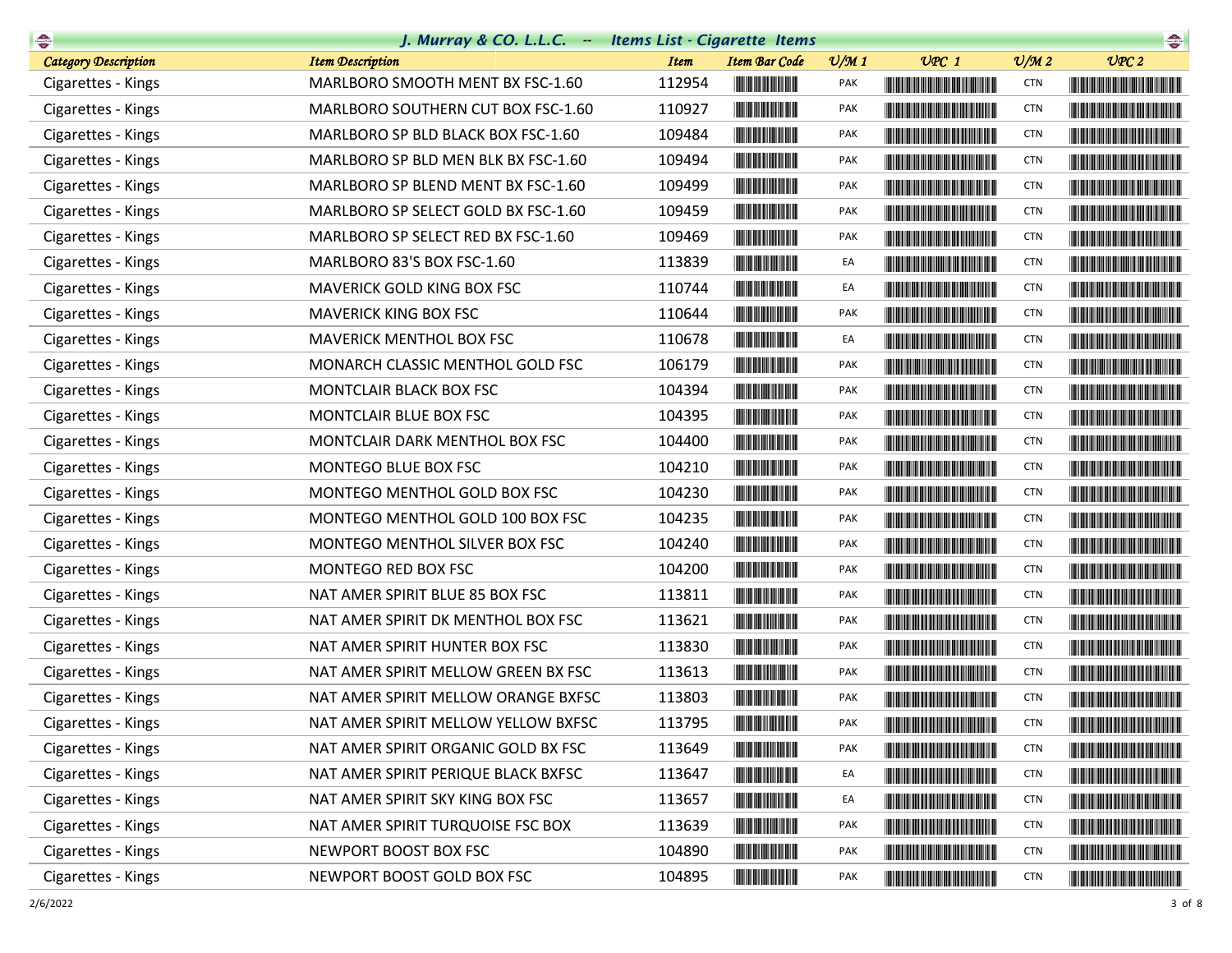| $\rightarrow$               | J. Murray & CO. L.L.C. Items List - Cigarette Items |             |                                                                                                                       |                 |                                                                                                                                                                                                                                      |                             | $\begin{picture}(20,10) \put(0,0){\line(1,0){10}} \put(10,0){\line(1,0){10}} \put(10,0){\line(1,0){10}} \put(10,0){\line(1,0){10}} \put(10,0){\line(1,0){10}} \put(10,0){\line(1,0){10}} \put(10,0){\line(1,0){10}} \put(10,0){\line(1,0){10}} \put(10,0){\line(1,0){10}} \put(10,0){\line(1,0){10}} \put(10,0){\line(1,0){10}} \put(10,0){\line(1$ |
|-----------------------------|-----------------------------------------------------|-------------|-----------------------------------------------------------------------------------------------------------------------|-----------------|--------------------------------------------------------------------------------------------------------------------------------------------------------------------------------------------------------------------------------------|-----------------------------|-----------------------------------------------------------------------------------------------------------------------------------------------------------------------------------------------------------------------------------------------------------------------------------------------------------------------------------------------------|
| <b>Category Description</b> | <b>Item Description</b>                             | <b>Item</b> | <b>Item Bar Code</b>                                                                                                  | $\frac{v}{M}$ 1 | $UPC$ 1                                                                                                                                                                                                                              | $\mathcal{O}/\mathcal{M}$ 2 | UPC2                                                                                                                                                                                                                                                                                                                                                |
| Cigarettes - Kings          | NEWPORT BOX FSC                                     | 100751      |                                                                                                                       | PAK             | <b>The Community of the Community</b>                                                                                                                                                                                                | <b>CTN</b>                  |                                                                                                                                                                                                                                                                                                                                                     |
| Cigarettes - Kings          | NEWPORT BOX FSC                                     | 100750      | <u> Herbert Herbert i Sta</u>                                                                                         | PAK             | <u> Timba ka matsayin ka matsayin ka matsayin ka matsayin ka matsayin ka matsayin ka matsayin ka matsayin ka matsayin ka matsayin ka matsayin ka matsayin ka matsayin ka matsayin ka matsayin ka matsayin ka matsayin ka matsayi</u> | <b>CTN</b>                  | <u> The Community of the Community of the Community of the Community of the Community of the Community of the Community of the Community of the Community of the Community of the Community of the Community of the Community of</u>                                                                                                                |
| Cigarettes - Kings          | NEWPORT KINGS FSC                                   | 100744      |                                                                                                                       | PAK             |                                                                                                                                                                                                                                      | <b>CTN</b>                  | <u> Harat Barat Barat Barat Barat Ba</u>                                                                                                                                                                                                                                                                                                            |
| Cigarettes - Kings          | NEWPORT MEN SMOOTH SELECT BOX FSC                   | 107906      | <u> Herbert Herbert in der Entschaft</u>                                                                              | EA              | <u> The Community of the Community of the Community of the Community of the Community of the Community of the Community of the Community of the Community of the Community of the Community of the Community of the Community of</u> | <b>CTN</b>                  | <u> Harris Harris Harris Harris Harris Harris Harris Harris Harris Harris Harris Harris Harris Harris Harris Harris Harris Harris Harris Harris Harris Harris Harris Harris Harris Harris Harris Harris Harris Harris Harris Har</u>                                                                                                                |
| Cigarettes - Kings          | NEWPORT MENTHOL GOLD CLASSIC BX FSC                 | 107897      | <u> Herbert Herbert in der Erste </u>                                                                                 | <b>PAK</b>      |                                                                                                                                                                                                                                      | <b>CTN</b>                  | <u> Harris Harris Harris Harris Harris Harris Harris Harris Harris Harris Harris Harris Harris Harris Harris Harris Harris Harris Harris Harris Harris Harris Harris Harris Harris Harris Harris Harris Harris Harris Harris Har</u>                                                                                                                |
| Cigarettes - Kings          | NEWPORT NON MENT GOLD BOX FSC                       | 100762      | <u> Herbert Herbert in der Entschaft</u>                                                                              | PAK             | <u> The Community of the Community of the Community of the Community of the Community of the Community of the Community of the Community of the Community of the Community of the Community of the Community of the Community of</u> | <b>CTN</b>                  |                                                                                                                                                                                                                                                                                                                                                     |
| Cigarettes - Kings          | NEWPORT NON MENTHOL BOX FSC                         | 100761      |                                                                                                                       | PAK             | <b>The Community of the Community</b>                                                                                                                                                                                                | <b>CTN</b>                  | <b>The Common Section And Section</b>                                                                                                                                                                                                                                                                                                               |
| Cigarettes - Kings          | NEWPORT PLATINUM BLUE BOX FSC                       | 107857      |                                                                                                                       | PAK             |                                                                                                                                                                                                                                      | <b>CTN</b>                  |                                                                                                                                                                                                                                                                                                                                                     |
| Cigarettes - Kings          | OLD GOLD BOX FSC                                    | 107870      | <u> Herbert Herbert in der Erste </u>                                                                                 | PAK             | <u> The Community of the Community of the Community of the Community of the Community of the Community of the Community of the Community of the Community of the Community of the Community of the Community of the Community of</u> | <b>CTN</b>                  |                                                                                                                                                                                                                                                                                                                                                     |
| Cigarettes - Kings          | PALL MALL BLUE BOX FSC                              | 106229      |                                                                                                                       | <b>PAK</b>      |                                                                                                                                                                                                                                      | <b>CTN</b>                  |                                                                                                                                                                                                                                                                                                                                                     |
| Cigarettes - Kings          | PALL MALL MENTHOL BLACK 83 BOX FSC                  | 106238      |                                                                                                                       | <b>PAK</b>      | <b>The Common Section</b>                                                                                                                                                                                                            | <b>CTN</b>                  |                                                                                                                                                                                                                                                                                                                                                     |
| Cigarettes - Kings          | PALL MALL MENTHOL BOX FSC                           | 106237      |                                                                                                                       | PAK             | <u> Timba ka masa sa kasang sa mga kasang ng mga kasang ng mga kasang ng mga kasang ng mga kasang ng mga kasang ng mga kasang ng mga kasang ng mga kasang ng mga kasang ng mga kasang ng mga kasang ng mga kasang ng mga kasang </u> | <b>CTN</b>                  |                                                                                                                                                                                                                                                                                                                                                     |
| Cigarettes - Kings          | PALL MALL MENTHOL SILVER BOX FSC                    | 110885      | <u> III de la contrada de la con</u>                                                                                  | <b>PAK</b>      | <u> Timba ka masa sa kasang mga kalendari ng mga kasang mga kasang mga kasang mga kasang mga kasang mga kasang mga kasang mga kasang mga kasang mga kasang mga kasang mga kasang mga kasang mga kasang mga kasang mga kasang mga</u> | <b>CTN</b>                  |                                                                                                                                                                                                                                                                                                                                                     |
| Cigarettes - Kings          | PALL MALL MENTHOL WHITE 83 BOX FSC                  | 110891      |                                                                                                                       | PAK             | <u> Harry Harry Harry Harry Harry Harry Harry Harry Harry Harry Harry Harry Harry Harry Harry Harry Harry Harry Harry Harry Harry Harry Harry Harry Harry Harry Harry Harry Harry Harry Harry Harry Harry Harry Harry Harry Harr</u> | <b>CTN</b>                  | <u> Lithagan ann an 1970 ann an 1970 ann an 1971 ann an 1971 ann an 1971 ann an 1971 ann an 1971 ann an 1971 ann a</u>                                                                                                                                                                                                                              |
| Cigarettes - Kings          | PALL MALL ORANGE BOX FSC                            | 110890      |                                                                                                                       | PAK             | <u> Timba ka masa sa kasang mga kalendari ng mga kasang mga kalendari ng mga kasang mga kasang mga kasang mga kasang mga kasang mga kasang mga kasang mga kasang mga kasang mga kasang mga kasang mga kasang mga kasang mga kasa</u> | <b>CTN</b>                  |                                                                                                                                                                                                                                                                                                                                                     |
| Cigarettes - Kings          | PALL MALL RED BOX FSC                               | 106096      |                                                                                                                       | PAK             |                                                                                                                                                                                                                                      | <b>CTN</b>                  |                                                                                                                                                                                                                                                                                                                                                     |
| Cigarettes - Kings          | PARLIAMENT WHITE BOX FSC                            | 100033      | <u> Herbert Herbert i Sta</u>                                                                                         | PAK             | <u> Harry Harry Harry Harry Harry Harry Harry Harry Harry Harry Harry Harry Harry Harry Harry Harry Harry Harry Harry Harry Harry Harry Harry Harry Harry Harry Harry Harry Harry Harry Harry Harry Harry Harry Harry Harry Harr</u> | <b>CTN</b>                  | <u> Harry Harry Harry Harry Harry Harry Harry Harry Harry Harry Harry Harry Harry Harry Harry Harry Harry Harry Harry Harry Harry Harry Harry Harry Harry Harry Harry Harry Harry Harry Harry Harry Harry Harry Harry Harry Harr</u>                                                                                                                |
| Cigarettes - Kings          | PYRAMID BLUE BOX FSC                                | 103952      |                                                                                                                       | PAK             |                                                                                                                                                                                                                                      | <b>CTN</b>                  | <u> Liberal Maria Maria Maria Maria Maria Maria Maria Maria Maria Maria Maria Maria Maria Maria Maria Maria Maria </u>                                                                                                                                                                                                                              |
| Cigarettes - Kings          | PYRAMID MENTHOL GOLD BOX FSC                        | 100842      |                                                                                                                       | PAK             |                                                                                                                                                                                                                                      | <b>CTN</b>                  |                                                                                                                                                                                                                                                                                                                                                     |
| Cigarettes - Kings          | RAVE MENTHOL DARK GREEN BOX FSC                     | 111084      |                                                                                                                       | PAK             | <b>The Committee of the Committee of the Committee</b>                                                                                                                                                                               | <b>CTN</b>                  |                                                                                                                                                                                                                                                                                                                                                     |
| Cigarettes - Kings          | RAVE RED BOX FSC                                    | 111064      | <u> Herbert Herbert in der Erste </u>                                                                                 | PAK             | <b>The Committee of the Committee of the Committee</b>                                                                                                                                                                               | <b>CTN</b>                  | <u> Harry Harry Harry Harry Harry Harry Harry Harry Harry Harry Harry Harry Harry Harry Harry Harry Harry Harry Harry Harry Harry Harry Harry Harry Harry Harry Harry Harry Harry Harry Harry Harry Harry Harry Harry Harry Harr</u>                                                                                                                |
| Cigarettes - Kings          | SALEM GOLD KING 83 BOX FSC                          | 101064      |                                                                                                                       | EA              |                                                                                                                                                                                                                                      | <b>CTN</b>                  |                                                                                                                                                                                                                                                                                                                                                     |
| Cigarettes - Kings          | SALEM KING 83 BOX FSC                               | 101049      |                                                                                                                       | EA              | <u> Liberal Maria de la contrada de la con</u>                                                                                                                                                                                       | <b>CTN</b>                  |                                                                                                                                                                                                                                                                                                                                                     |
| Cigarettes - Kings          | SALEM SILVER BOX 83 FSC                             | 100800      |                                                                                                                       | PAK             |                                                                                                                                                                                                                                      | <b>CTN</b>                  |                                                                                                                                                                                                                                                                                                                                                     |
| Cigarettes - Kings          | SONOMA GOLD BOX FSC                                 | 111196      | <b>The Committee of the Committee of the Committee</b>                                                                | PAK             |                                                                                                                                                                                                                                      | <b>CTN</b>                  |                                                                                                                                                                                                                                                                                                                                                     |
| Cigarettes - Kings          | SONOMA MENTHOL DARK GREEN BOX FSC                   | 111212      | <b>THE REAL PROPERTY</b>                                                                                              | PAK             |                                                                                                                                                                                                                                      | <b>CTN</b>                  |                                                                                                                                                                                                                                                                                                                                                     |
| Cigarettes - Kings          | SONOMA RED BOX FSC                                  | 104018      |                                                                                                                       | PAK             | <b>The Community of the Community</b>                                                                                                                                                                                                | <b>CTN</b>                  | <u> Harry Harry Harry Harry Harry Harry Harry Harry Harry Harry Harry Harry Harry Harry Harry Harry Harry Harry Harry Harry Harry Harry Harry Harry Harry Harry Harry Harry Harry Harry Harry Harry Harry Harry Harry Harry Harr</u>                                                                                                                |
| Cigarettes - Kings          | WINSTON BLACK KING BOX FSC                          | 103687      | <u> III de la provincia de la provincia de la provincia de la provincia de la provincia de la provincia de la pro</u> | PAK             | <b>The Committee of the Committee of the Committee</b>                                                                                                                                                                               | <b>CTN</b>                  |                                                                                                                                                                                                                                                                                                                                                     |
| Cigarettes - Kings          | WINSTON GOLD KING BOX FSC                           | 103699      | <u> III de la provincia de la provincia de la provincia de la provincia de la provincia de la provincia de la pro</u> | PAK             | <u> Tanzania de la provincia de la provincia de la provincia de la provincia de la provincia de la provincia de</u>                                                                                                                  | <b>CTN</b>                  | <u> The Community of the Community of the Community of the Community of the Community of the Community of the Community of the Community of the Community of the Community of the Community of the Community of the Community of</u>                                                                                                                |
| Cigarettes - Kings          | WINSTON MENTHOL GREEN KING BOX FSC                  | 111861      | <b>The Common Service</b>                                                                                             | EA              | <u> Tanzania (1989)</u>                                                                                                                                                                                                              | <b>CTN</b>                  | <u> Harry Harry Harry Harry Harry Harry Harry Harry Harry Harry Harry Harry Harry Harry Harry Harry Harry Harry Harry Harry Harry Harry Harry Harry Harry Harry Harry Harry Harry Harry Harry Harry Harry Harry Harry Harry Harr</u>                                                                                                                |
| Cigarettes - Kings          | WINSTON RED BOX FSC                                 | 101390      | <u> Herbert Herbert in der Erste </u>                                                                                 | EA              | <u> Tanzania de la provincia de la provincia de la provincia de la provincia de la provincia de la provincia de</u>                                                                                                                  | <b>CTN</b>                  |                                                                                                                                                                                                                                                                                                                                                     |
| Cigarettes - Kings          | WINSTON SELECT BLEND BOX FSC                        | 101400      | <u> Herbert Herbert in der Erste </u>                                                                                 | PAK             | <b>CONTRACTOR</b>                                                                                                                                                                                                                    | <b>CTN</b>                  | <b>The Community of the Community</b>                                                                                                                                                                                                                                                                                                               |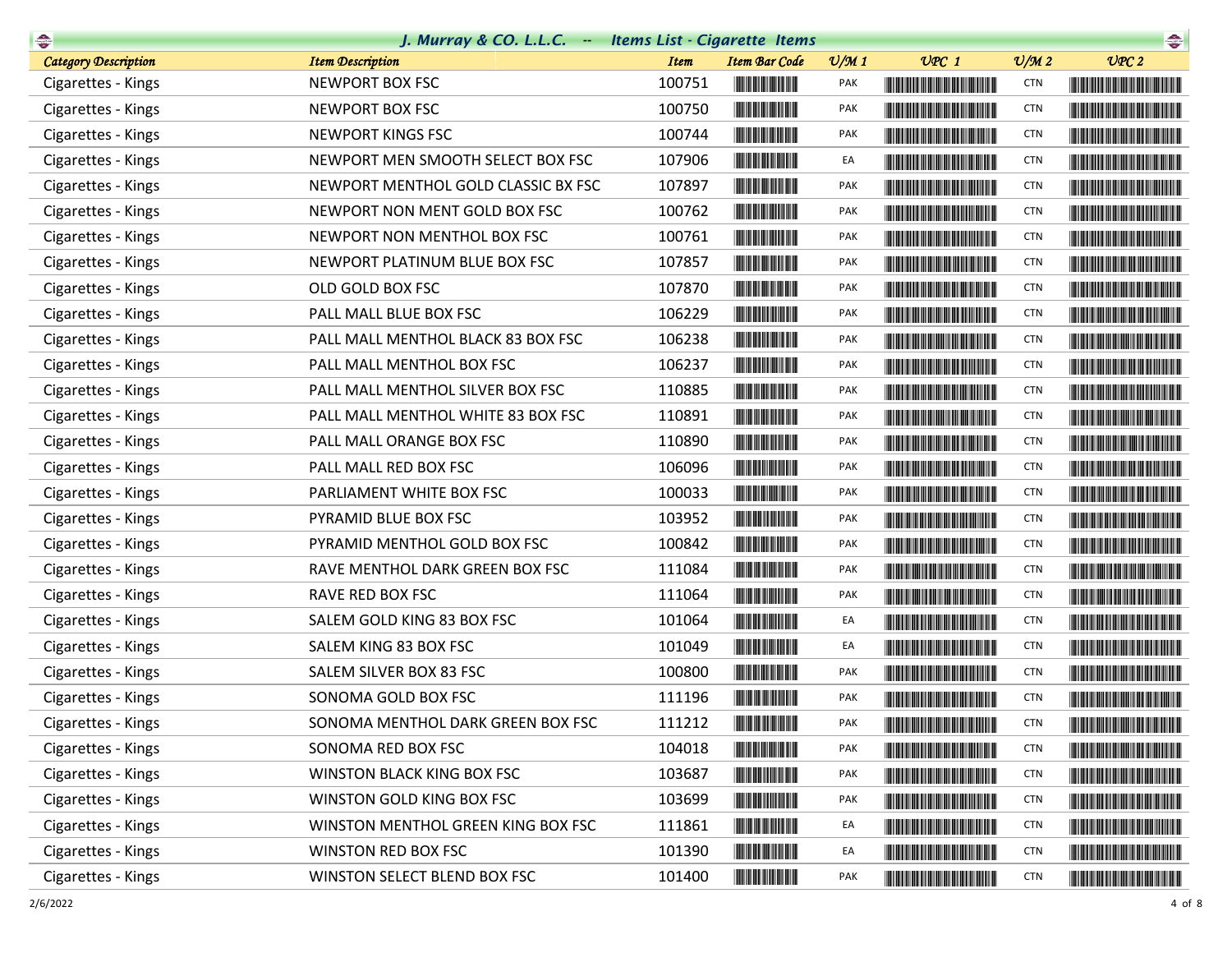| $\begin{picture}(20,10) \put(0,0){\line(1,0){10}} \put(0,0){\line(1,0){10}} \put(0,0){\line(1,0){10}} \put(0,0){\line(1,0){10}} \put(0,0){\line(1,0){10}} \put(0,0){\line(1,0){10}} \put(0,0){\line(1,0){10}} \put(0,0){\line(1,0){10}} \put(0,0){\line(1,0){10}} \put(0,0){\line(1,0){10}} \put(0,0){\line(1,0){10}} \put(0,0){\line(1,0){10}} \put(0,$ | J. Murray & CO. L.L.C. - Items List - Cigarette Items |             |                                                                                                                       |                 |                                                                                                                                                                                                                                      |                 | $\frac{1}{\sqrt{2\pi}}$                                                                                                                                                                                                              |
|----------------------------------------------------------------------------------------------------------------------------------------------------------------------------------------------------------------------------------------------------------------------------------------------------------------------------------------------------------|-------------------------------------------------------|-------------|-----------------------------------------------------------------------------------------------------------------------|-----------------|--------------------------------------------------------------------------------------------------------------------------------------------------------------------------------------------------------------------------------------|-----------------|--------------------------------------------------------------------------------------------------------------------------------------------------------------------------------------------------------------------------------------|
| <b>Category Description</b>                                                                                                                                                                                                                                                                                                                              | <b>Item Description</b>                               | <b>Item</b> | <b>Item Bar Code</b>                                                                                                  | $\frac{v}{M}$ 1 | $UPC$ 1                                                                                                                                                                                                                              | $\frac{v}{M}$ 2 | UPC2                                                                                                                                                                                                                                 |
| Cigarettes - Kings                                                                                                                                                                                                                                                                                                                                       | WINSTON WHITE KING BOX FSC                            | 111865      |                                                                                                                       | EA              |                                                                                                                                                                                                                                      | <b>CTN</b>      |                                                                                                                                                                                                                                      |
| Cigarettes - NON FILTER                                                                                                                                                                                                                                                                                                                                  | CAMEL REG NON FILTER FSC                              | 100180      |                                                                                                                       | PAK             | <b>The Common Section</b>                                                                                                                                                                                                            | <b>CTN</b>      |                                                                                                                                                                                                                                      |
| Cigarettes - NON FILTER                                                                                                                                                                                                                                                                                                                                  | EAGLES NON FILTER KING BOX FSC                        | 103941      |                                                                                                                       | PAK             |                                                                                                                                                                                                                                      | <b>CTN</b>      |                                                                                                                                                                                                                                      |
| <b>Cigarettes - NON FILTER</b>                                                                                                                                                                                                                                                                                                                           | PALL MALL NON FILTER F P FSC                          | 100867      |                                                                                                                       | PAK             | <b>The Community of the Community</b>                                                                                                                                                                                                | <b>CTN</b>      |                                                                                                                                                                                                                                      |
| <b>Cigarettes - NON FILTER</b>                                                                                                                                                                                                                                                                                                                           | PYRAMID NON FILTER BOX FSC                            | 104020      | <u> Herman Maria San Barat </u>                                                                                       | <b>PAK</b>      |                                                                                                                                                                                                                                      | <b>CTN</b>      |                                                                                                                                                                                                                                      |
| Cigarettes - 100's                                                                                                                                                                                                                                                                                                                                       | <b>BASIC BLUE 100 BOX FSC</b>                         | 107855      |                                                                                                                       | PAK             | <u> The Community of the Community of the Community of the Community of the Community of the Community of the Community of the Community of the Community of the Community of the Community of the Community of the Community of</u> | <b>CTN</b>      |                                                                                                                                                                                                                                      |
| Cigarettes - 100's                                                                                                                                                                                                                                                                                                                                       | <b>BASIC FULL FLAVOR 100 BOX FSC</b>                  | 112095      |                                                                                                                       | <b>PAK</b>      | <u> Harry Harry Harry Harry Harry Harry Harry Harry Harry Harry Harry Harry Harry Harry Harry Harry Harry Harry Harry Harry Harry Harry Harry Harry Harry Harry Harry Harry Harry Harry Harry Harry Harry Harry Harry Harry Harr</u> | <b>CTN</b>      |                                                                                                                                                                                                                                      |
| Cigarettes - 100's                                                                                                                                                                                                                                                                                                                                       | BASIC GOLD 100 BOX FSC                                | 112087      |                                                                                                                       | PAK             |                                                                                                                                                                                                                                      | <b>CTN</b>      |                                                                                                                                                                                                                                      |
| Cigarettes - 100's                                                                                                                                                                                                                                                                                                                                       | BASIC MENTHOL GOLD 100 BOX FSC                        | 104665      |                                                                                                                       | PAK             | <u> The Community of the Community of the Community of the Community of the Community of the Community of the Community of the Community of the Community of the Community of the Community of the Community of the Community of</u> | <b>CTN</b>      |                                                                                                                                                                                                                                      |
| Cigarettes - 100's                                                                                                                                                                                                                                                                                                                                       | BASIC MENTHOL SILVER 100 BX FSC                       | 103755      |                                                                                                                       | PAK             |                                                                                                                                                                                                                                      | <b>CTN</b>      |                                                                                                                                                                                                                                      |
| Cigarettes - 100's                                                                                                                                                                                                                                                                                                                                       | CAMEL BLUE BOX 99 FSC                                 | 104996      |                                                                                                                       | EA              |                                                                                                                                                                                                                                      | <b>CTN</b>      |                                                                                                                                                                                                                                      |
| Cigarettes - 100's                                                                                                                                                                                                                                                                                                                                       | CAMEL CLASSIC GOLD BOX 99 FSC                         | 104988      |                                                                                                                       | EA              | <u> Harry Harry Harry Harry Harry Harry Harry Harry Harry Harry Harry Harry Harry Harry Harry Harry Harry Harry Harry Harry Harry Harry Harry Harry Harry Harry Harry Harry Harry Harry Harry Harry Harry Harry Harry Harry Harr</u> | <b>CTN</b>      |                                                                                                                                                                                                                                      |
| Cigarettes - 100's                                                                                                                                                                                                                                                                                                                                       | CAMEL FILTER BOX 99 FSC                               | 105092      |                                                                                                                       | EA              | <u> The Community of the Community of the Community of the Community of the Community of the Community of the Community of the Community of the Community of the Community of the Community of the Community of the Community of</u> | <b>CTN</b>      |                                                                                                                                                                                                                                      |
| Cigarettes - 100's                                                                                                                                                                                                                                                                                                                                       | CHESTERFIELD BLUE 100 FSC BOX                         | 100615      |                                                                                                                       | PAK             | <b>CONTRACTOR</b>                                                                                                                                                                                                                    | <b>CTN</b>      | <u> Harry Harry Harry Harry Harry Harry Harry Harry Harry Harry Harry Harry Harry Harry Harry Harry Harry Harry Harry Harry Harry Harry Harry Harry Harry Harry Harry Harry Harry Harry Harry Harry Harry Harry Harry Harry Harr</u> |
| Cigarettes - 100's                                                                                                                                                                                                                                                                                                                                       | CHESTERFIELD MENTHOL 100 FSC BOX                      | 100625      |                                                                                                                       | <b>PAK</b>      | <u> Harry Harry Harry Harry Harry Harry Harry Harry Harry Harry Harry Harry Harry Harry Harry Harry Harry Harry Harry Harry Harry Harry Harry Harry Harry Harry Harry Harry Harry Harry Harry Harry Harry Harry Harry Harry Harr</u> | <b>CTN</b>      |                                                                                                                                                                                                                                      |
| Cigarettes - 100's                                                                                                                                                                                                                                                                                                                                       | CHESTERFIELD 100 FSC BOX                              | 100605      |                                                                                                                       | PAK             | <b>The Common Section</b>                                                                                                                                                                                                            | <b>CTN</b>      |                                                                                                                                                                                                                                      |
| Cigarettes - 100's                                                                                                                                                                                                                                                                                                                                       | CROWNS DARK GREEN MENTHOL 100 BXFSC                   | 103835      |                                                                                                                       | PAK             | <b>The Committee of the Committee of the Committee</b>                                                                                                                                                                               | <b>CTN</b>      | <b>The Committee of the Committee of the Committee</b>                                                                                                                                                                               |
| Cigarettes - 100's                                                                                                                                                                                                                                                                                                                                       | CROWNS GOLD 100 BOX FSC                               | 103815      |                                                                                                                       | PAK             | <b>The Committee of the Committee of the Committee</b>                                                                                                                                                                               | <b>CTN</b>      |                                                                                                                                                                                                                                      |
| Cigarettes - 100's                                                                                                                                                                                                                                                                                                                                       | CROWNS GREEN MENTHOL 100 BOX FSC                      | 103825      |                                                                                                                       | PAK             |                                                                                                                                                                                                                                      | <b>CTN</b>      |                                                                                                                                                                                                                                      |
| Cigarettes - 100's                                                                                                                                                                                                                                                                                                                                       | CROWNS RED 100 BOX FSC                                | 103805      |                                                                                                                       | PAK             | <u> Harry Harry Harry Harry Harry Harry Harry Harry Harry Harry Harry Harry Harry Harry Harry Harry Harry Harry Harry Harry Harry Harry Harry Harry Harry Harry Harry Harry Harry Harry Harry Harry Harry Harry Harry Harry Harr</u> | <b>CTN</b>      |                                                                                                                                                                                                                                      |
| Cigarettes - 100's                                                                                                                                                                                                                                                                                                                                       | EAGLES BLUE 100 BOX FSC                               | 103933      | <u> Indian American Indian Indian Indian Indian Indian Indian Indian Indian Indian Indian Indian Indian Indian In</u> | PAK             |                                                                                                                                                                                                                                      | <b>CTN</b>      |                                                                                                                                                                                                                                      |
| Cigarettes - 100's                                                                                                                                                                                                                                                                                                                                       | EAGLES MENTHOL GOLD 100 BOX FSC                       | 103938      |                                                                                                                       | PAK             |                                                                                                                                                                                                                                      | <b>CTN</b>      |                                                                                                                                                                                                                                      |
| Cigarettes - 100's                                                                                                                                                                                                                                                                                                                                       | EAGLES MENTHOL SILVER 100 BOX FSC                     | 103940      | <u> Herbert Herbert in der Entschaft</u>                                                                              | PAK             | <b>The Committee of the Committee of the Committee</b>                                                                                                                                                                               | <b>CTN</b>      |                                                                                                                                                                                                                                      |
| Cigarettes - 100's                                                                                                                                                                                                                                                                                                                                       | EAGLES ORANGE 100 BOX FSC                             | 103935      |                                                                                                                       | PAK             |                                                                                                                                                                                                                                      | <b>CTN</b>      |                                                                                                                                                                                                                                      |
| Cigarettes - 100's                                                                                                                                                                                                                                                                                                                                       | EAGLES RED 100 BOX FSC                                | 103931      |                                                                                                                       | PAK             |                                                                                                                                                                                                                                      | <b>CTN</b>      | <u> Harry Harry Harry Harry Harry Harry Harry Harry Harry Harry Harry Harry Harry Harry Harry Harry Harry Harry Harry Harry Harry Harry Harry Harry Harry Harry Harry Harry Harry Harry Harry Harry Harry Harry Harry Harry Harr</u> |
| Cigarettes - 100's                                                                                                                                                                                                                                                                                                                                       | FORTUNA BLUE 100 BOX FSC                              | 103954      |                                                                                                                       | PAK             |                                                                                                                                                                                                                                      | <b>CTN</b>      |                                                                                                                                                                                                                                      |
| Cigarettes - 100's                                                                                                                                                                                                                                                                                                                                       | FORTUNA RED 100 BOX FSC                               | 103979      |                                                                                                                       | PAK             | <b>The Community of the Community</b>                                                                                                                                                                                                | <b>CTN</b>      |                                                                                                                                                                                                                                      |
| Cigarettes - 100's                                                                                                                                                                                                                                                                                                                                       | KOOL BLUE 100 BOX FSC                                 | 108432      | <u> Herbert Herbert in der </u>                                                                                       | EA              |                                                                                                                                                                                                                                      | <b>CTN</b>      |                                                                                                                                                                                                                                      |
| Cigarettes - 100's                                                                                                                                                                                                                                                                                                                                       | KOOL 100 BOX FSC                                      | 107800      | <u> Herbert Herbert in der Erste </u>                                                                                 | EA              | <u> Tanzania (Barat III) et al. International de la proprietat de la proprietat de la proprietat de la proprietat </u>                                                                                                               | <b>CTN</b>      |                                                                                                                                                                                                                                      |
| Cigarettes - 100's                                                                                                                                                                                                                                                                                                                                       | L & M BLUE 100 BOX FSC                                | 100510      |                                                                                                                       | PAK             | <u> Harry Harry Harry Harry Harry Harry Harry Harry Harry Harry Harry Harry Harry Harry Harry Harry Harry Harry Harry Harry Harry Harry Harry Harry Harry Harry Harry Harry Harry Harry Harry Harry Harry Harry Harry Harry Harr</u> | <b>CTN</b>      |                                                                                                                                                                                                                                      |
| Cigarettes - 100's                                                                                                                                                                                                                                                                                                                                       | L & M MENTHOL 100 BOX FSC                             | 100520      | <u> Herbert Herbert in der Entschaft</u>                                                                              | PAK             | <u> The Community of the Community of the Community of the Community of the Community of the Community of the Community of the Community of the Community of the Community of the Community of the Community of the Community of</u> | <b>CTN</b>      |                                                                                                                                                                                                                                      |
| Cigarettes - 100's                                                                                                                                                                                                                                                                                                                                       | L & M TURKISH BLEND 100 BX FSC                        | 100530      | <u> Herbert Herbert in der Entschaft</u>                                                                              | EA              | <b>The Community of the Community</b>                                                                                                                                                                                                | <b>CTN</b>      |                                                                                                                                                                                                                                      |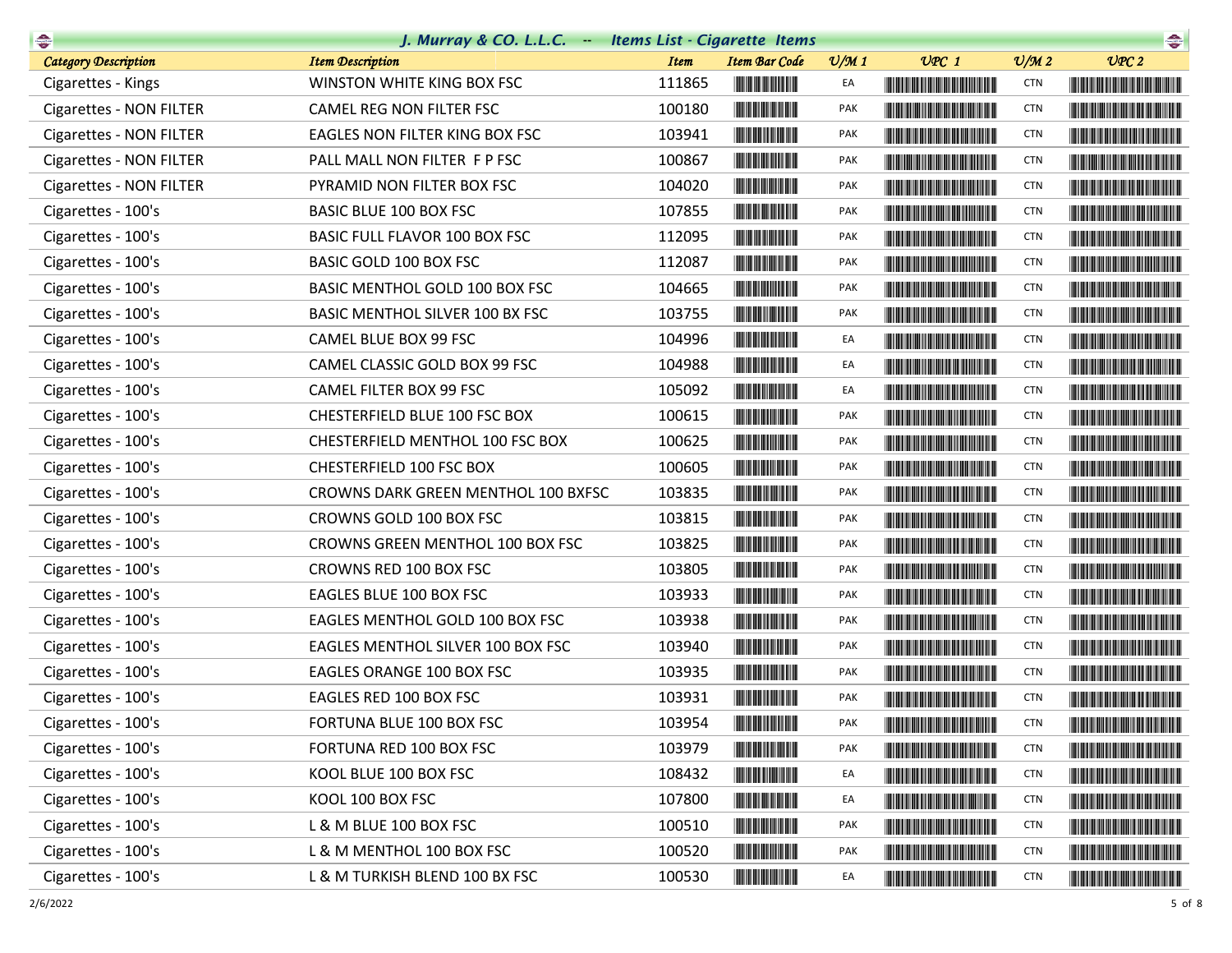| $\rightarrow$               | J. Murray & CO. L.L.C. - Items List - Cigarette Items |             |                                                        |                 |                                                                                                                                                                                                                                      |                 | $\begin{picture}(20,10) \put(0,0){\line(1,0){10}} \put(0,0){\line(1,0){10}} \put(0,0){\line(1,0){10}} \put(0,0){\line(1,0){10}} \put(0,0){\line(1,0){10}} \put(0,0){\line(1,0){10}} \put(0,0){\line(1,0){10}} \put(0,0){\line(1,0){10}} \put(0,0){\line(1,0){10}} \put(0,0){\line(1,0){10}} \put(0,0){\line(1,0){10}} \put(0,0){\line(1,0){10}} \put(0,$ |
|-----------------------------|-------------------------------------------------------|-------------|--------------------------------------------------------|-----------------|--------------------------------------------------------------------------------------------------------------------------------------------------------------------------------------------------------------------------------------|-----------------|----------------------------------------------------------------------------------------------------------------------------------------------------------------------------------------------------------------------------------------------------------------------------------------------------------------------------------------------------------|
| <b>Category Description</b> | <b>Item Description</b>                               | <b>Item</b> | <b>Item Bar Code</b>                                   | $\frac{v}{M}$ 1 | $UPC$ 1                                                                                                                                                                                                                              | $\frac{V}{M}$ 2 | UPC2                                                                                                                                                                                                                                                                                                                                                     |
| Cigarettes - 100's          | L & M 100 BOX FSC FF                                  | 100500      |                                                        | PAK             | <b>The Community of the Community</b>                                                                                                                                                                                                | <b>CTN</b>      |                                                                                                                                                                                                                                                                                                                                                          |
| Cigarettes - 100's          | LUCKY STRIKE GOLD 100 BOX FSC                         | 100524      | <b>The Common Service</b>                              | PAK             | <u> Liberal Barbara (Barbara) </u>                                                                                                                                                                                                   | <b>CTN</b>      |                                                                                                                                                                                                                                                                                                                                                          |
| Cigarettes - 100's          | LUCKY STRIKE MENT SILVER 100 BX FSC                   | 100558      | <b>THE REAL PROPERTY</b>                               | PAK             |                                                                                                                                                                                                                                      | <b>CTN</b>      |                                                                                                                                                                                                                                                                                                                                                          |
| Cigarettes - 100's          | LUCKY STRIKE MENTHOL 100 BOX FSC                      | 100546      |                                                        | <b>PAK</b>      |                                                                                                                                                                                                                                      | <b>CTN</b>      | <u> Harry Harry Harry Harry Harry Harry Harry Harry Harry Harry Harry Harry Harry Harry Harry Harry Harry Harry Harry Harry Harry Harry Harry Harry Harry Harry Harry Harry Harry Harry Harry Harry Harry Harry Harry Harry Harr</u>                                                                                                                     |
| Cigarettes - 100's          | LUCKY STRIKE RED 100 BOX FSC                          | 100511      |                                                        | PAK             | <b>CONTRACTOR</b>                                                                                                                                                                                                                    | <b>CTN</b>      |                                                                                                                                                                                                                                                                                                                                                          |
| Cigarettes - 100's          | MARLBORO GOLD LABEL 100 BX FSC-1.60                   | 106130      |                                                        | PAK             |                                                                                                                                                                                                                                      | <b>CTN</b>      |                                                                                                                                                                                                                                                                                                                                                          |
| Cigarettes - 100's          | MARLBORO GOLD 100 BX FSC-1.60 OFF                     | 102700      |                                                        | <b>PAK</b>      |                                                                                                                                                                                                                                      | <b>CTN</b>      |                                                                                                                                                                                                                                                                                                                                                          |
| Cigarettes - 100's          | MARLBORO MEN SILVER 100 BX FSC-1.60                   | 103748      |                                                        | PAK             | <b>The Community of the Community</b>                                                                                                                                                                                                | <b>CTN</b>      | <b>The Community of the Community</b>                                                                                                                                                                                                                                                                                                                    |
| Cigarettes - 100's          | MARLBORO MENT BLUE 100 BX FSC-1.60                    | 105347      | <b>The Committee of the Committee of the Committee</b> | PAK             |                                                                                                                                                                                                                                      | <b>CTN</b>      |                                                                                                                                                                                                                                                                                                                                                          |
| Cigarettes - 100's          | MARLBORO MENT GOLD 100 BX FSC-1.60                    | 103888      |                                                        | PAK             |                                                                                                                                                                                                                                      | <b>CTN</b>      |                                                                                                                                                                                                                                                                                                                                                          |
| Cigarettes - 100's          | MARLBORO MENT SLATE 100 BX FSC-1.60                   | 108002      |                                                        | PAK             |                                                                                                                                                                                                                                      | <b>CTN</b>      |                                                                                                                                                                                                                                                                                                                                                          |
| Cigarettes - 100's          | MARLBORO MENTHOL 100 BX FSC-1.60                      | 102781      |                                                        | <b>PAK</b>      | <u> Harris Harris Harris Harris Harris Harris Harris Harris Harris Harris Harris Harris Harris Harris Harris Harris Harris Harris Harris Harris Harris Harris Harris Harris Harris Harris Harris Harris Harris Harris Harris Har</u> | <b>CTN</b>      |                                                                                                                                                                                                                                                                                                                                                          |
| Cigarettes - 100's          | MARLBORO RED LABEL 100 BX FSC-1.60                    | 106121      | <b>The Community</b>                                   | PAK             |                                                                                                                                                                                                                                      | <b>CTN</b>      |                                                                                                                                                                                                                                                                                                                                                          |
| Cigarettes - 100's          | MARLBORO SILVER 100 BX FSC-1.60 OFF                   | 112079      | <b>THE REAL PROPERTY</b>                               | PAK             |                                                                                                                                                                                                                                      | <b>CTN</b>      |                                                                                                                                                                                                                                                                                                                                                          |
| Cigarettes - 100's          | MARLBORO SMOOTH MEN 100 BX FSC-1.60                   | 113481      |                                                        | <b>PAK</b>      |                                                                                                                                                                                                                                      | <b>CTN</b>      | <u> Harris Harris Harris Harris Harris Harris Harris Harris Harris Harris Harris Harris Harris Harris Harris Harris Harris Harris Harris Harris Harris Harris Harris Harris Harris Harris Harris Harris Harris Harris Harris Har</u>                                                                                                                     |
| Cigarettes - 100's          | MARLBORO SP BLD BLK 100 BX FSC-1.60                   | 109485      |                                                        | PAK             |                                                                                                                                                                                                                                      | <b>CTN</b>      |                                                                                                                                                                                                                                                                                                                                                          |
| Cigarettes - 100's          | MARLBORO SP BLD MEN 100 BX FSC-1.60                   | 109509      |                                                        | EA              |                                                                                                                                                                                                                                      | <b>CTN</b>      |                                                                                                                                                                                                                                                                                                                                                          |
| Cigarettes - 100's          | MARLBORO SP SEL RED 100 BX FSC-1.60                   | 109479      |                                                        | PAK             |                                                                                                                                                                                                                                      | <b>CTN</b>      |                                                                                                                                                                                                                                                                                                                                                          |
| Cigarettes - 100's          | MARLBORO SPBLD M BLK 100BX FSC-1.60                   | 109514      |                                                        | PAK             |                                                                                                                                                                                                                                      | <b>CTN</b>      |                                                                                                                                                                                                                                                                                                                                                          |
| Cigarettes - 100's          | MARLBORO SPSEL GOLD 100 BX FSC-1.60                   | 109489      |                                                        | PAK             |                                                                                                                                                                                                                                      | <b>CTN</b>      | <b>The Common Service Common Service</b>                                                                                                                                                                                                                                                                                                                 |
| Cigarettes - 100's          | MARLBORO 100 BOX FSC -1.60 OFF                        | 101718      | <u> Herbert Herbert in der English</u>                 | PAK             |                                                                                                                                                                                                                                      | <b>CTN</b>      |                                                                                                                                                                                                                                                                                                                                                          |
| Cigarettes - 100's          | MAVERICK GOLD 100 BOX FSC                             | 113077      |                                                        | PAK             |                                                                                                                                                                                                                                      | <b>CTN</b>      |                                                                                                                                                                                                                                                                                                                                                          |
| Cigarettes - 100's          | MAVERICK MENTHOL 100 BOX FSC                          | 110686      | <b>The Committee of the Committee</b>                  | <b>PAK</b>      | <u> Timba kasan ing Kabupatèn Ing Kabupatèn Ing Kabupatèn Ing Kabupatèn Ing Kabupatèn Ing Kabupatèn Ing Kabupatèn Ing Kabupatèn Ing Kabupatèn Ing Kabupatèn Ing Kabupatèn Ing Kabupatèn Ing Kabupatèn Ing Kabupatèn Ing Kabupatè</u> | <b>CTN</b>      |                                                                                                                                                                                                                                                                                                                                                          |
| Cigarettes - 100's          | <b>MAVERICK SILVER 100 BOX FSC</b>                    | 110779      |                                                        | PAK             | <b>The Community of the Community</b>                                                                                                                                                                                                | <b>CTN</b>      |                                                                                                                                                                                                                                                                                                                                                          |
| Cigarettes - 100's          | MAVERICK 100 BOX FSC                                  | 112922      |                                                        | EA              |                                                                                                                                                                                                                                      | <b>CTN</b>      |                                                                                                                                                                                                                                                                                                                                                          |
| Cigarettes - 100's          | MISTY BLUE SLIM 100 BOX FSC                           | 104752      |                                                        | PAK             |                                                                                                                                                                                                                                      | <b>CTN</b>      |                                                                                                                                                                                                                                                                                                                                                          |
| Cigarettes - 100's          | MISTY MEN GREEN SLIM 100 BOX FSC                      | 104760      |                                                        | PAK             | <u> Liberal Maria de la contrada de la con</u>                                                                                                                                                                                       | <b>CTN</b>      | <b>The Community of the Community</b>                                                                                                                                                                                                                                                                                                                    |
| Cigarettes - 100's          | MISTY MEN SILVER SLIM 100 BOX FSC                     | 106781      | <b>The Community</b>                                   | PAK             |                                                                                                                                                                                                                                      | <b>CTN</b>      |                                                                                                                                                                                                                                                                                                                                                          |
| Cigarettes - 100's          | MONARCH CLASSIC GOLD FSC 100                          | 106146      |                                                        | PAK             | <u> Harry Harry Harry Harry Harry Harry Harry Harry Harry Harry Harry Harry Harry Harry Harry Harry Harry Harry H</u>                                                                                                                | <b>CTN</b>      | <b>The Committee of the Committee of the Committee</b>                                                                                                                                                                                                                                                                                                   |
| Cigarettes - 100's          | MONTCLAIR BLACK 100 BOX FSC                           | 104398      |                                                        | PAK             |                                                                                                                                                                                                                                      | <b>CTN</b>      | <b>The Community of the Community</b>                                                                                                                                                                                                                                                                                                                    |
| Cigarettes - 100's          | MONTCLAIR BLUE 100 BOX FSC                            | 104399      |                                                        | PAK             | <u> Die Berger von Die Berger von Die Berger von Die Berger von Die Berger von Die Berger von Die Berger von Die B</u>                                                                                                               | <b>CTN</b>      |                                                                                                                                                                                                                                                                                                                                                          |
| Cigarettes - 100's          | MONTCLAIR DARK MENTHOL 100 BOX FSC                    | 104402      |                                                        | PAK             |                                                                                                                                                                                                                                      | CTN             |                                                                                                                                                                                                                                                                                                                                                          |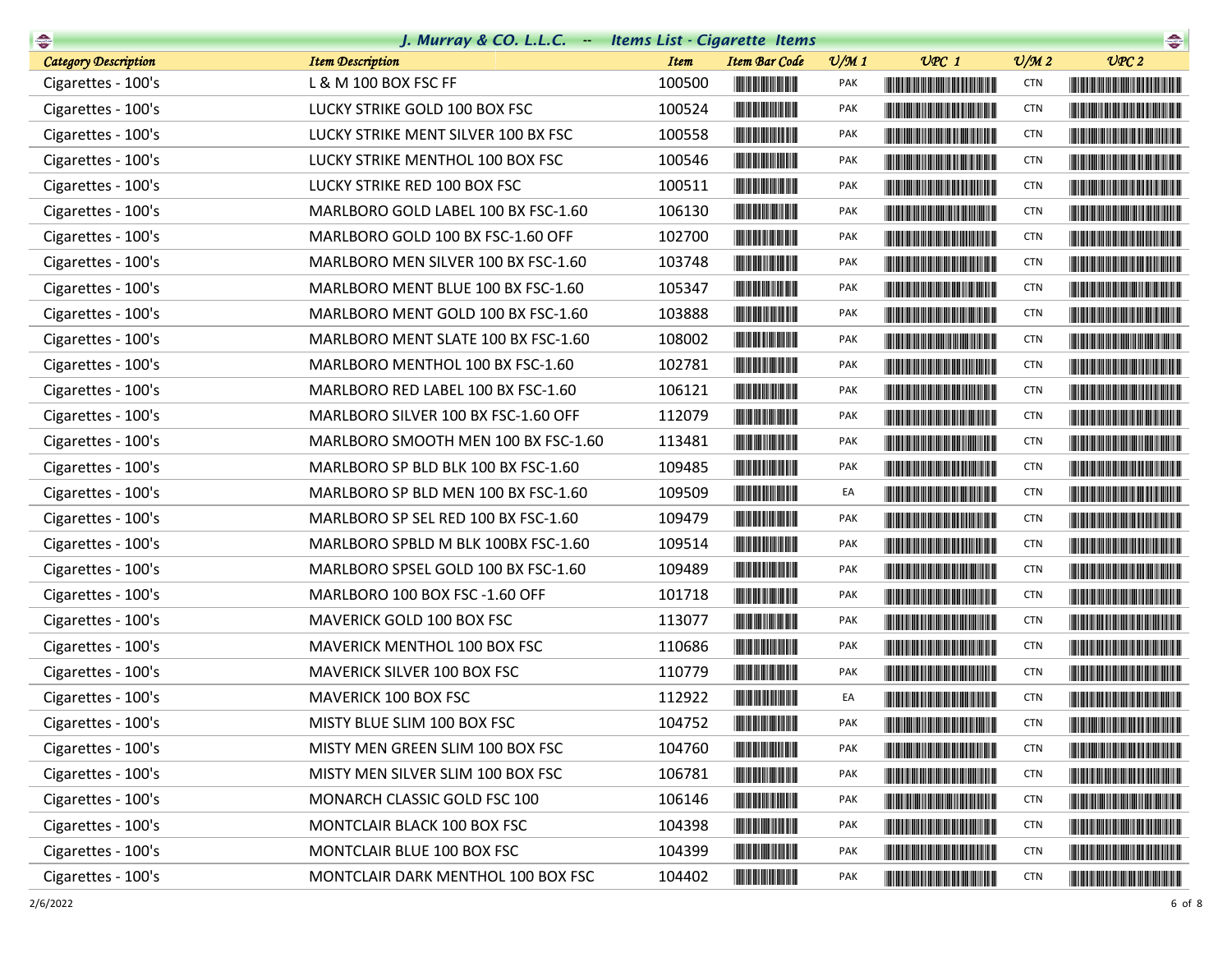| $\begin{picture}(20,10) \put(0,0){\line(1,0){10}} \put(10,0){\line(1,0){10}} \put(10,0){\line(1,0){10}} \put(10,0){\line(1,0){10}} \put(10,0){\line(1,0){10}} \put(10,0){\line(1,0){10}} \put(10,0){\line(1,0){10}} \put(10,0){\line(1,0){10}} \put(10,0){\line(1,0){10}} \put(10,0){\line(1,0){10}} \put(10,0){\line(1,0){10}} \put(10,0){\line(1$ | J. Murray & CO. L.L.C. Items List - Cigarette Items |             |                                                                                                                       |                 |                                                                                                                                                                                                                                      |                             | $\begin{picture}(20,10) \put(0,0){\line(1,0){10}} \put(0,0){\line(1,0){10}} \put(0,0){\line(1,0){10}} \put(0,0){\line(1,0){10}} \put(0,0){\line(1,0){10}} \put(0,0){\line(1,0){10}} \put(0,0){\line(1,0){10}} \put(0,0){\line(1,0){10}} \put(0,0){\line(1,0){10}} \put(0,0){\line(1,0){10}} \put(0,0){\line(1,0){10}} \put(0,0){\line(1,0){10}} \put(0,$ |
|-----------------------------------------------------------------------------------------------------------------------------------------------------------------------------------------------------------------------------------------------------------------------------------------------------------------------------------------------------|-----------------------------------------------------|-------------|-----------------------------------------------------------------------------------------------------------------------|-----------------|--------------------------------------------------------------------------------------------------------------------------------------------------------------------------------------------------------------------------------------|-----------------------------|----------------------------------------------------------------------------------------------------------------------------------------------------------------------------------------------------------------------------------------------------------------------------------------------------------------------------------------------------------|
| <b>Category Description</b>                                                                                                                                                                                                                                                                                                                         | <b>Item Description</b>                             | <b>Item</b> | <b>Item Bar Code</b>                                                                                                  | $\frac{v}{M}$ 1 | $UPC$ 1                                                                                                                                                                                                                              | $\mathcal{O}/\mathcal{M}$ 2 | UPC2                                                                                                                                                                                                                                                                                                                                                     |
| Cigarettes - 100's                                                                                                                                                                                                                                                                                                                                  | MONTCLAIR MENTHOL GOLD 100 BOX FSC                  | 104396      |                                                                                                                       | PAK             | <b>The Community of the Community</b>                                                                                                                                                                                                | <b>CTN</b>                  |                                                                                                                                                                                                                                                                                                                                                          |
| Cigarettes - 100's                                                                                                                                                                                                                                                                                                                                  | MONTCLAIR SILVER 100 BOX FSC                        | 104397      | <u> Herbert Herbert in der Erste </u>                                                                                 | PAK             | <u> Timba ka matsayin ka matsayin ka matsayin ka matsayin ka matsayin ka matsayin ka matsayin ka matsayin ka matsayin ka matsayin ka matsayin ka matsayin ka matsayin ka matsayin ka matsayin ka matsayin ka matsayin ka matsayi</u> | <b>CTN</b>                  |                                                                                                                                                                                                                                                                                                                                                          |
| Cigarettes - 100's                                                                                                                                                                                                                                                                                                                                  | MONTEGO BLUE 100 BOX FSC                            | 104215      | <b>The Committee of the Committee</b>                                                                                 | <b>PAK</b>      |                                                                                                                                                                                                                                      | <b>CTN</b>                  |                                                                                                                                                                                                                                                                                                                                                          |
| Cigarettes - 100's                                                                                                                                                                                                                                                                                                                                  | MONTEGO MENTHOL SILVER 100 BOX FSC                  | 104245      |                                                                                                                       | PAK             |                                                                                                                                                                                                                                      | <b>CTN</b>                  |                                                                                                                                                                                                                                                                                                                                                          |
| Cigarettes - 100's                                                                                                                                                                                                                                                                                                                                  | MONTEGO ORANGE 100 BOX FSC                          | 104225      | <u> Herbert Herbert in der Erste </u>                                                                                 | PAK             | <b>The Committee of the Committee of the Committee</b>                                                                                                                                                                               | <b>CTN</b>                  |                                                                                                                                                                                                                                                                                                                                                          |
| Cigarettes - 100's                                                                                                                                                                                                                                                                                                                                  | MONTEGO RED 100 BOX FSC                             | 104205      |                                                                                                                       | PAK             |                                                                                                                                                                                                                                      | <b>CTN</b>                  |                                                                                                                                                                                                                                                                                                                                                          |
| Cigarettes - 100's                                                                                                                                                                                                                                                                                                                                  | NEWPORT BOX 100S FSC                                | 104878      |                                                                                                                       | <b>PAK</b>      | <u> Harry Harry Harry Harry Harry Harry Harry Harry Harry Harry Harry Harry Harry Harry Harry Harry Harry Harry Harry Harry Harry Harry Harry Harry Harry Harry Harry Harry Harry Harry Harry Harry Harry Harry Harry Harry Harr</u> | <b>CTN</b>                  |                                                                                                                                                                                                                                                                                                                                                          |
| Cigarettes - 100's                                                                                                                                                                                                                                                                                                                                  | NEWPORT BOX 100S FSC                                | 104870      |                                                                                                                       | PAK             |                                                                                                                                                                                                                                      | <b>CTN</b>                  |                                                                                                                                                                                                                                                                                                                                                          |
| Cigarettes - 100's                                                                                                                                                                                                                                                                                                                                  | NEWPORT MEN SMOOTH SELECT 100 BXFSC                 | 107904      |                                                                                                                       | <b>PAK</b>      | <u> Harry Harry Harry Harry Harry Harry Harry Harry Harry Harry Harry Harry Harry Harry Harry Harry Harry Harry Harry Harry Harry Harry Harry Harry Harry Harry Harry Harry Harry Harry Harry Harry Harry Harry Harry Harry Harr</u> | <b>CTN</b>                  |                                                                                                                                                                                                                                                                                                                                                          |
| Cigarettes - 100's                                                                                                                                                                                                                                                                                                                                  | NEWPORT MENT GOLD CLASSIC 100 BXFSC                 | 107905      |                                                                                                                       | PAK             |                                                                                                                                                                                                                                      | <b>CTN</b>                  | <u> The Community of the Community of the Community of the Community of the Community of the Community of the Community of the Community of the Community of the Community of the Community of the Community of the Community of</u>                                                                                                                     |
| Cigarettes - 100's                                                                                                                                                                                                                                                                                                                                  | NEWPORT NON MENT GD 100 BX FSC                      | 104889      |                                                                                                                       | PAK             | <u> Harris Barris de la Barris de la Ba</u>                                                                                                                                                                                          | <b>CTN</b>                  |                                                                                                                                                                                                                                                                                                                                                          |
| Cigarettes - 100's                                                                                                                                                                                                                                                                                                                                  | NEWPORT NON MENT 100 BOX FSC                        | 104888      | <u> Herbert Herbert in der Erste </u>                                                                                 | <b>PAK</b>      | <b>The Community of the Community</b>                                                                                                                                                                                                | <b>CTN</b>                  |                                                                                                                                                                                                                                                                                                                                                          |
| Cigarettes - 100's                                                                                                                                                                                                                                                                                                                                  | NEWPORT 100S FSC                                    | 100777      |                                                                                                                       | PAK             | <b>The Community of the Community</b>                                                                                                                                                                                                | <b>CTN</b>                  |                                                                                                                                                                                                                                                                                                                                                          |
| Cigarettes - 100's                                                                                                                                                                                                                                                                                                                                  | PALL MALL BLUE 100 BOX FSC                          | 106328      |                                                                                                                       | PAK             |                                                                                                                                                                                                                                      | <b>CTN</b>                  |                                                                                                                                                                                                                                                                                                                                                          |
| Cigarettes - 100's                                                                                                                                                                                                                                                                                                                                  | PALL MALL MENTHOL BLACK 100 BOX FSC                 | 106337      |                                                                                                                       | PAK             |                                                                                                                                                                                                                                      | <b>CTN</b>                  |                                                                                                                                                                                                                                                                                                                                                          |
| Cigarettes - 100's                                                                                                                                                                                                                                                                                                                                  | PALL MALL MENTHOL SILVER 100 BX FSC                 | 110887      |                                                                                                                       | PAK             | <b>The Common Section</b>                                                                                                                                                                                                            | <b>CTN</b>                  |                                                                                                                                                                                                                                                                                                                                                          |
| Cigarettes - 100's                                                                                                                                                                                                                                                                                                                                  | PALL MALL MENTHOL WHITE 100 BOX FSC                 | 110883      | <u> Herbert Herbert in der Erste der Erste </u>                                                                       | PAK             |                                                                                                                                                                                                                                      | <b>CTN</b>                  |                                                                                                                                                                                                                                                                                                                                                          |
| Cigarettes - 100's                                                                                                                                                                                                                                                                                                                                  | PALL MALL MENTHOL 100 BOX FSC                       | 106336      | <b>The Common Service</b>                                                                                             | PAK             | <u> Die Berger von Die Berger von Die Berger von Die Berger von Die Berger von Die Berger von Die Berger von Die B</u>                                                                                                               | <b>CTN</b>                  |                                                                                                                                                                                                                                                                                                                                                          |
| Cigarettes - 100's                                                                                                                                                                                                                                                                                                                                  | PALL MALL ORANGE 100 BOX FSC                        | 110882      |                                                                                                                       | PAK             |                                                                                                                                                                                                                                      | <b>CTN</b>                  |                                                                                                                                                                                                                                                                                                                                                          |
| Cigarettes - 100's                                                                                                                                                                                                                                                                                                                                  | PALL MALL RED 100 BOX FSC                           | 106310      |                                                                                                                       | PAK             |                                                                                                                                                                                                                                      | <b>CTN</b>                  |                                                                                                                                                                                                                                                                                                                                                          |
| Cigarettes - 100's                                                                                                                                                                                                                                                                                                                                  | PYRAMID BLUE 100 BOX FSC                            | 103978      | <u> Indian American Indian Indian Indian Indian Indian Indian Indian Indian Indian Indian Indian Indian Indian In</u> | <b>PAK</b>      |                                                                                                                                                                                                                                      | <b>CTN</b>                  |                                                                                                                                                                                                                                                                                                                                                          |
| Cigarettes - 100's                                                                                                                                                                                                                                                                                                                                  | PYRAMID MENTHOL GOLD 100 BOX FSC                    | 100859      | <u> Herbert Herbert in der Erste der Erste der Erste der Erste der Erste der Erste der Erste der Erste der Erste </u> | PAK             | <u> Harry Harry Harry Harry Harry Harry Harry Harry Harry Harry Harry Harry Harry Harry Harry Harry Harry Harry H</u>                                                                                                                | <b>CTN</b>                  |                                                                                                                                                                                                                                                                                                                                                          |
| Cigarettes - 100's                                                                                                                                                                                                                                                                                                                                  | PYRAMID MENTHOL SILVER 100 BOX FSC                  | 103994      | <u> Herbert Herbert in der Entschaft</u>                                                                              | PAK             |                                                                                                                                                                                                                                      | <b>CTN</b>                  | <u> Harat Barat Barat Barat Barat Barat Barat Barat Barat Barat Barat Barat Barat Barat Barat Barat Barat Barat Ba</u>                                                                                                                                                                                                                                   |
| Cigarettes - 100's                                                                                                                                                                                                                                                                                                                                  | PYRAMID ORANGE 100 BOX FSC                          | 104000      | <u> Herbert Herbert i Sta</u>                                                                                         | PAK             |                                                                                                                                                                                                                                      | <b>CTN</b>                  |                                                                                                                                                                                                                                                                                                                                                          |
| Cigarettes - 100's                                                                                                                                                                                                                                                                                                                                  | PYRAMID RED FILTER 100 BOX FSC                      | 103986      |                                                                                                                       | PAK             |                                                                                                                                                                                                                                      | <b>CTN</b>                  |                                                                                                                                                                                                                                                                                                                                                          |
| Cigarettes - 100's                                                                                                                                                                                                                                                                                                                                  | RAVE GOLD 100 BOX FSC                               | 111079      | <u> Hill in de Berlin in de B</u>                                                                                     | PAK             | <u> Handels Handels Handels Hand</u>                                                                                                                                                                                                 | <b>CTN</b>                  |                                                                                                                                                                                                                                                                                                                                                          |
| Cigarettes - 100's                                                                                                                                                                                                                                                                                                                                  | RAVE MENTHOL DARK GREEN 100 BOX FSC                 | 111089      |                                                                                                                       | PAK             |                                                                                                                                                                                                                                      | <b>CTN</b>                  | <u> The Community of the Community of the Community of the Community of the Community of the Community of the Community of the Community of the Community of the Community of the Community of the Community of the Community of</u>                                                                                                                     |
| Cigarettes - 100's                                                                                                                                                                                                                                                                                                                                  | RAVE RED 100 BOX FSC                                | 111069      |                                                                                                                       | PAK             |                                                                                                                                                                                                                                      | <b>CTN</b>                  |                                                                                                                                                                                                                                                                                                                                                          |
| Cigarettes - 100's                                                                                                                                                                                                                                                                                                                                  | SALEM GOLD 100 BOX FSC                              | 101089      | <u> III din ka masa sa ka</u>                                                                                         | PAK             | <u> The Community of the Community of the Community of the Community of the Community of the Community of the Community of the Community of the Community of the Community of the Community of the Community of the Community of</u> | <b>CTN</b>                  | <u> Harry Harry Harry Harry Harry Harry Harry Harry Harry Harry Harry Harry Harry Harry Harry Harry Harry Harry H</u>                                                                                                                                                                                                                                    |
| Cigarettes - 100's                                                                                                                                                                                                                                                                                                                                  | SALEM SILVER 100 BOX FSC                            | 101156      |                                                                                                                       | EA              | <u> The Community of the Community of the Community of the Community of the Community of the Community of the Co</u>                                                                                                                 | <b>CTN</b>                  |                                                                                                                                                                                                                                                                                                                                                          |
| Cigarettes - 100's                                                                                                                                                                                                                                                                                                                                  | SALEM SLIM 100 BOX FSC                              | 102328      |                                                                                                                       | EA              |                                                                                                                                                                                                                                      | <b>CTN</b>                  | <u> The Community of the Community of the Community of the Community of the Community of the Community of the Community of the Community of the Community of the Community of the Community of the Community of the Community of</u>                                                                                                                     |
| Cigarettes - 100's                                                                                                                                                                                                                                                                                                                                  | SALEM 100 BOX FSC                                   | 101072      | <u> III de la provincia de la provincia de la provincia de la provincia de la provincia de la provincia de la pro</u> | EA              | <b>Contract Contract Contract Contract Contract Contract Contract Contract Contract Contract Contract Contract Co</b>                                                                                                                | <b>CTN</b>                  | <b>The Community of Community</b>                                                                                                                                                                                                                                                                                                                        |